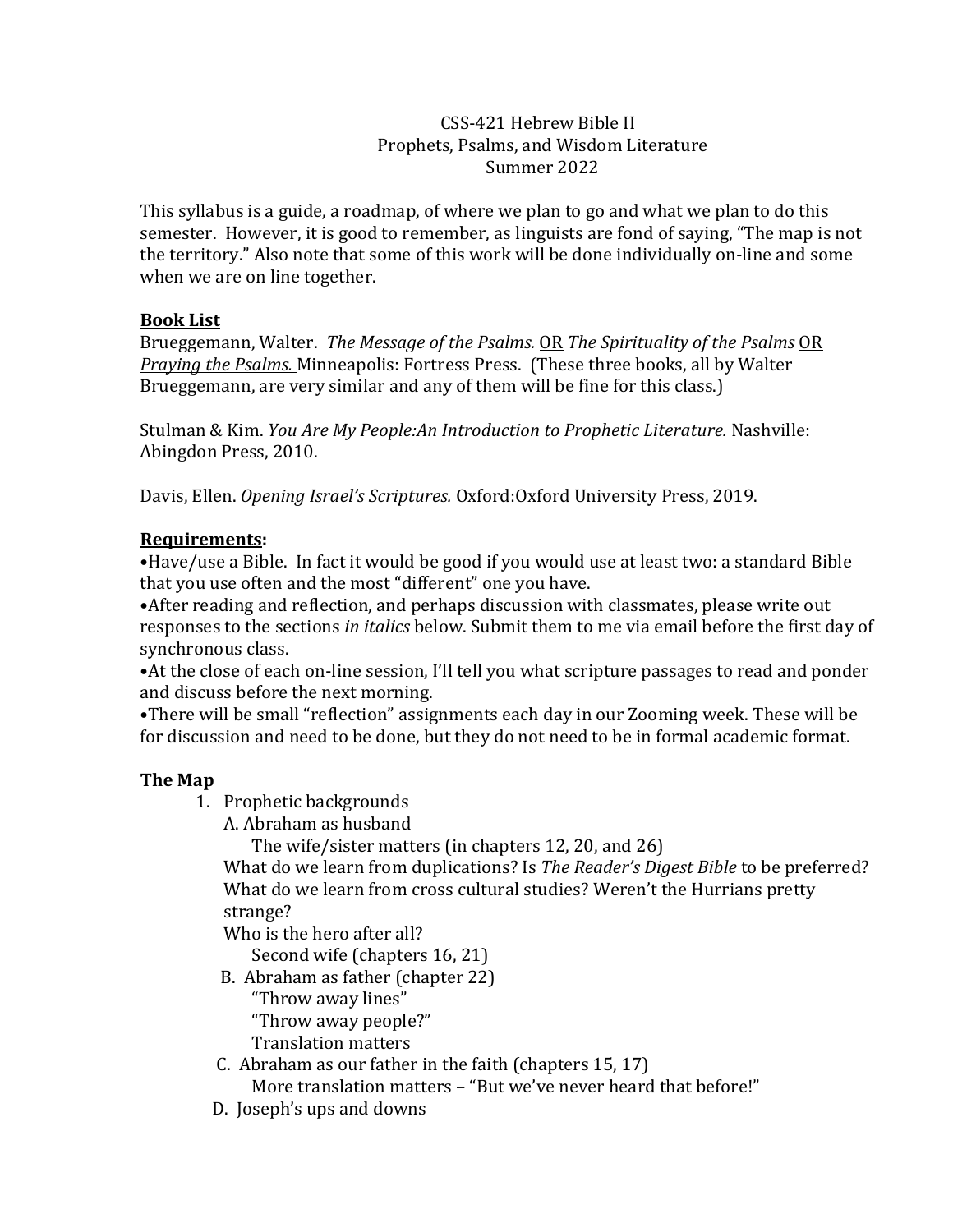Still more translation matters

*Read chapters 37-39. Reflect on chapter 38, in light of the fact that most commentators say it is "in the wrong place." Why would someone say that? What is your opinion of its placement?*

Of what use is literary criticism? Look especially at the use made of clothing. *How is clothing used in these chapters to hide the truth? To send messages? To reveal or conceal identities?*

E. What other matters in Genesis 12-50 do you want to address?

## 2. Jeremiah

- A. His call (chapter 1) Jeremiah as the Patron Saint of second-career pastors Form Criticism and what we can learn from it.
- B. The Temple Sermon and its aftermath (chapters 7 and 26) On the use(s) of precedent.
- C. The Confrontation with Hananiah

*Imagine yourself in Jerusalem at the time of this confrontation. Which prophet would you believe? Why would you follow the one you chose? (Remember, there wouldn't have been a "Book of the Prophet Jeremiah" yet.)*

D. What other matters in Jeremiah do you want to address?

3. Excursus on Hebrew Poetry

A. Psalm 1 as exemplar

4. Isaiah 40-66

A. Just how many Isaiahs are there anyway? What difference does it make?

B. Isaiah 40

The importance of the second person plural.

 *Find as many quotations of Isaiah 40:3 in the New Testament as you can. For each one identify who/where is the voice and where is the road/highway. Do the New Testament writers use these images the same way they are used in Isaiah 40? What do you make of that?*

C. Farms, banquets, vineyards

 Why does the prophet use these images so much? How may they be "translated" to our situations/circumstances?

D. The "Suffering Servant"

Who is/was the suffering servant and how do you know?

E. What other matters in Isaiah 40-66 do you want to address?

5. Job

A. The prose beginning and ending and more translation matters

B. The first three friends and their advice. How do they know what they know?

C. The fourth friend. Does he have anything new to add to the conversation?

D. The God speeches

*Read portions of chapters 38-41 in different tones of voice. Can you make God sound angry? Wistful? Encouraging? Dismissive? Bored? Which one of these – or any other you may suggest -- seems most appropriate and what do you learn from that?*

E. What other matters in Job do you want to address?